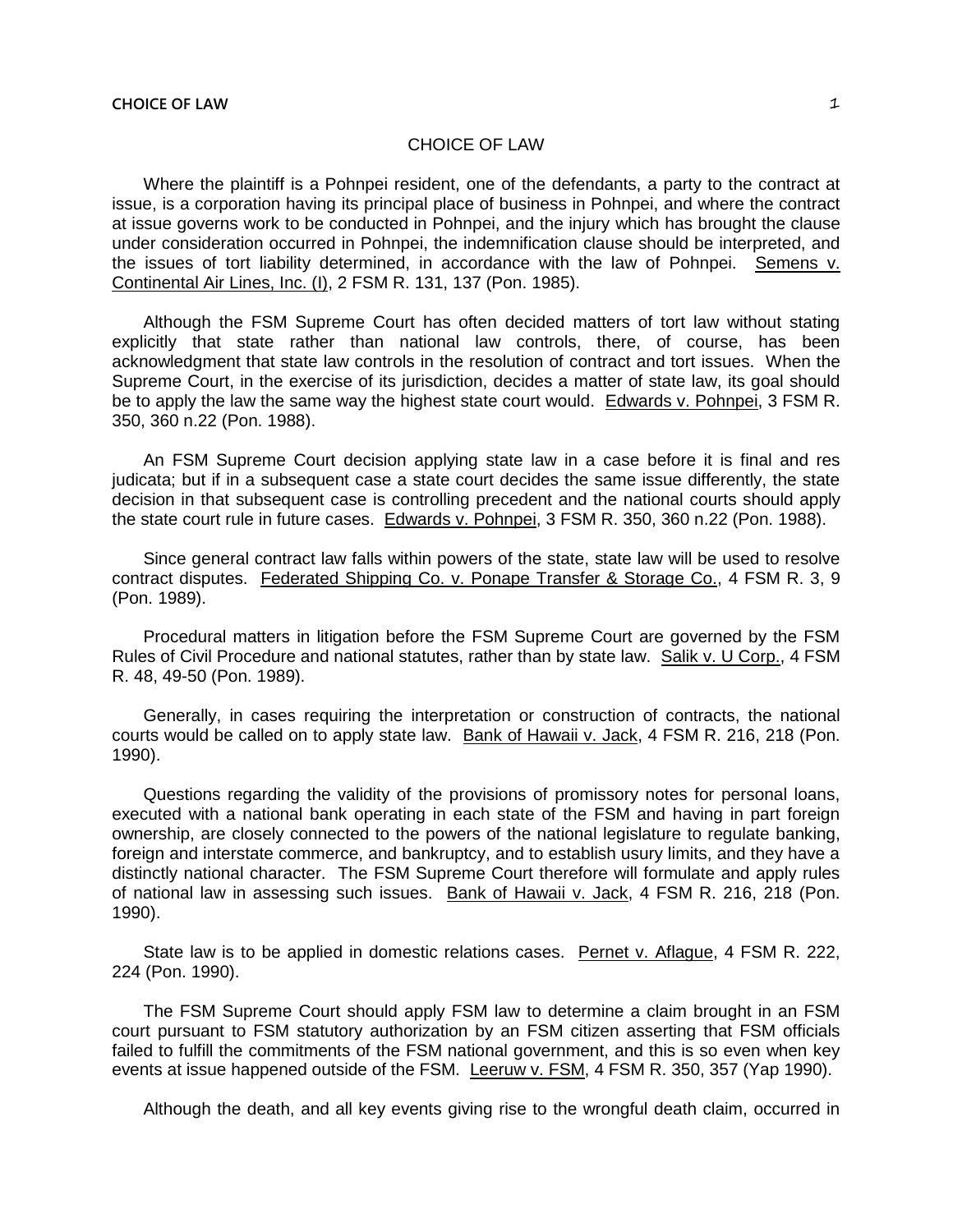Guam, damages should be determined under FSM law when the claim is brought under 6 F.S.M.C. 503, the FSM wrongful death statute. Leeruw v. FSM, 4 FSM R. 350, 365 (Yap 1990).

In a diversity of citizenship case the FSM Supreme Court will normally apply state law. Youngstrom v. Youngstrom, 5 FSM R. 335, 337 (Pon. 1992).

Since state law generally controls the resolution of tort issues the duty of the FSM Supreme Court in a diversity case involving tort law is to try to apply the law the same way the highest state court would. Nethon v. Mobil Oil Micronesia, Inc., 6 FSM R. 451, 455 (Chk. 1994).

Even when a national court places itself in the shoes of the state court and interprets state law, the state court is always the final arbiter of the meaning of a state law. State court interpretations of state law which contradict prior rulings of the national courts are controlling. Pohnpei v. MV Hai Hsiang #36 (I), 6 FSM R. 594, 601 (Pon. 1994).

Because tort law is primarily state law a negligence action will be governed by the substantive state law and the FSM Supreme Court's duty is to try to apply the law the same way the highest state court would. Fabian v. Ting Hong Oceanic Enterprises, 8 FSM R. 63, 64-65 (Chk. 1997).

Because the primary lawmaking powers for the field of torts lie with the states, not the national government, the FSM Supreme Court's duty in an invasion of privacy case on Pohnpei is to try to apply the law the same way the highest state court in Pohnpei would. This involves an initial determination of whether it is contrary to, or consistent with, Pohnpei state law to recognize a right of privacy and an action for that right's violation. Mauricio v. Phoenix of Micronesia, Inc., 8 FSM R. 248, 251-52 (Pon. 1998).

Should Pohnpeian custom and tradition not be determinative, the FSM Supreme Court will look to its earlier holding and decisions of United States courts for guidance as to relevant common law tort principles, and will evaluate the persuasiveness of the reasoning in these decisions against the background of pertinent aspects of Micronesian society and culture in Pohnpei. Mauricio v. Phoenix of Micronesia, Inc., 8 FSM R. 248, 253 (Pon. 1998).

State law controls in the resolution of contract and tort issues. When the Supreme Court, in the exercise of its jurisdiction, decides a matter of state law, its goal should be to apply the law the same way the highest state court would. When no existing case law is found the FSM Supreme Court must decide issues of tort law by applying the law as it believes the state court would. Pohnpei v. M/V Miyo Maru No. 11, 8 FSM R. 281, 294-95 (Pon. 1998).

The national courts of the FSM have frequently been obliged to decide state law issues without the benefit of prior state court decisions. In such instances, the national courts strive to apply the law in the same way the highest state court would. Subsequently, should the state's highest court decide the issue differently in a different case, then prospectively that case will serve as controlling precedent for the national court on that state law issue. Island Dev. Co. v. Yap, 9 FSM R. 18, 22 (Yap 1999).

The states' role in tort law is predominant. Phoenix of Micronesia, Inc. v. Mauricio, 9 FSM R. 155, 158 (App. 1999).

The FSM Supreme Court's function and goal in diversity cases where state law provides the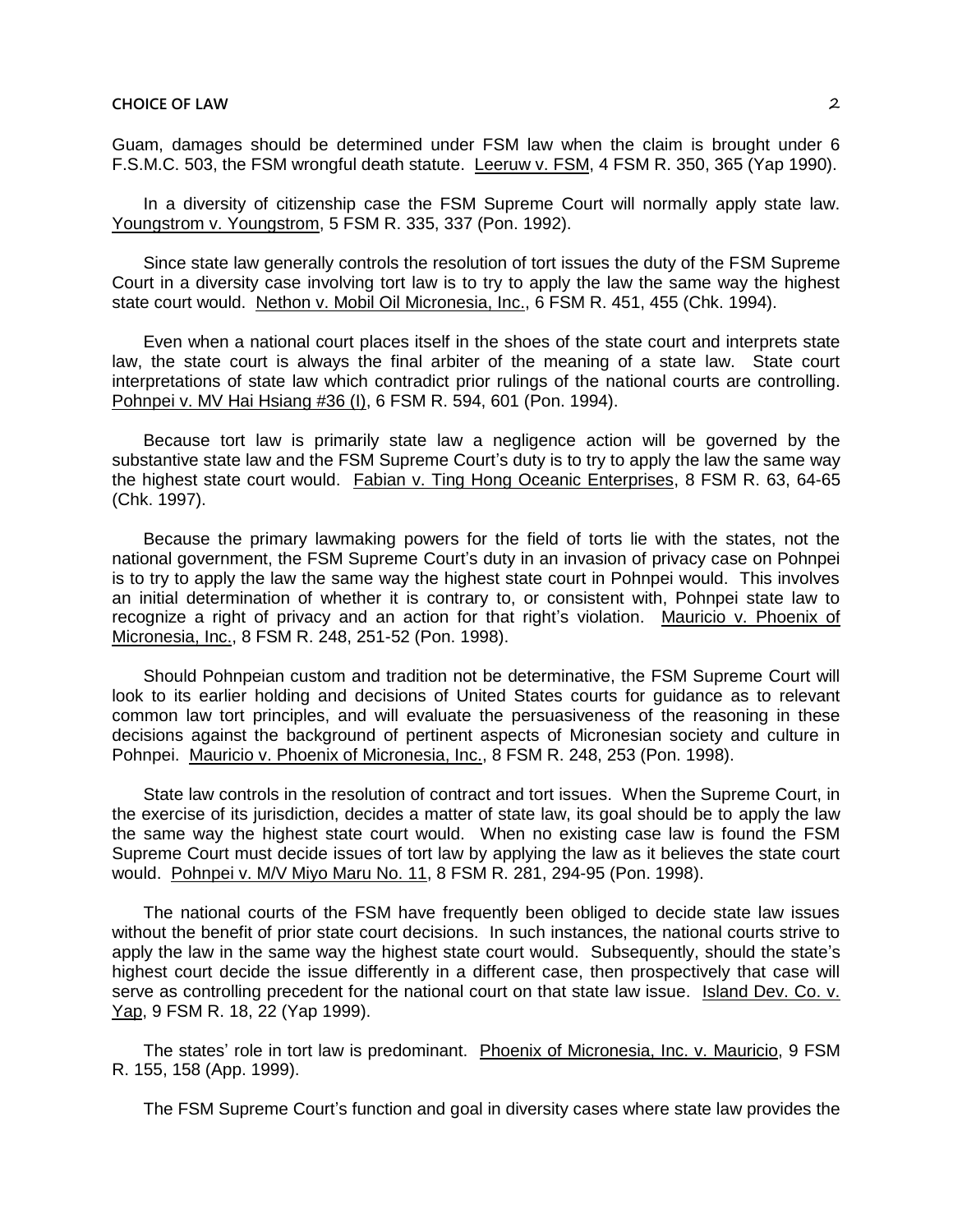## **CHOICE OF LAW 3**

rule of decision is to apply the law the same way the highest state court would, and that if there is a decision of the highest state court it is controlling and the FSM Supreme Court will apply it. But if there is no such state court decision the FSM Supreme Court must still exercise its jurisdiction and try to decide the case according to how it thinks the highest state court would. In the future, the highest state court could decide the issue differently and future decisions of the FSM Supreme Court would then apply that decision. Phoenix of Micronesia, Inc. v. Mauricio, 9 FSM R. 155, 158 (App. 1999).

State law generally determines tort issues, and the FSM Supreme Court in diversity cases must attempt to apply the law in the manner that the highest state court would. Amayo v. MJ Co., 10 FSM R. 244, 253-54 (Pon. 2001).

That a contract was formed in another jurisdiction does not deprive a court of jurisdiction over a dispute over or enforcement of that contract. It may, however, involve a choice of law problem ─ contract questions may need to be resolved by resort to the substantive law of the jurisdiction in which the contract was formed, but not necessarily by resort to that jurisdiction=s courts. First Hawaiian Bank v. Engichy, 10 FSM R. 536, 537-38 (Chk. S. Ct. Tr. 2002).

When the Supreme Court, in the exercise of its jurisdiction, decides a matter of state law, its goal should be to apply the law the same way the highest state court would. Pohnpei Cmty. Action Agency v. Christian, 10 FSM R. 623, 635 (Pon. 2002).

Because a divorce case involves the parties' status or condition and their relationship to others, the law to be applied is that of the domicile. Thus in a divorce between a Pohnpeian, who now resides in Hawaii, and an American citizen who resides in Pohnpei and the parties lived in Pohnpei during their marriage, the court will apply Pohnpei substantive law. Ramp v. Ramp, 11 FSM R. 630, 641 (Pon. 2003).

The creation of laws relating to contracts is not identified in the Constitution as falling within the national government's powers. Rather, it is generally presumed to be a power of the state. Accordingly, state law determines the statute of limitations in a contract case. Youngstrom v. NIH Corp., 12 FSM R. 75, 77 (Pon. 2003).

When a consolidated case is before the FSM Supreme Court trial division under its diversity jurisdiction ─ because of the parties' diverse citizenship ─ state law will usually provide the rules of decision. This is especially true in real property cases. Enlet v. Bruton, 12 FSM R. 187, 189 (Chk. 2003).

When the FSM Supreme Court, in the exercise of its jurisdiction, decides a matter of state law, the court's goal should be to apply the law the same way the highest state court would. But a state court trial division case that was not decided by the highest state court may be deemed not to be controlling, if it appears that the highest state court would decide the question differently. Kitti Mun. Gov't v. Pohnpei, 13 FSM R. 503, 508 (App. 2005).

A case that came before the court based on the court's exclusive jurisdiction over cases when the national government is a party and where the plaintiff's asserted claims primarily arose under national law, is not a diversity case where state law provides the rules of decision. Pohnpei v. AHPW, Inc., 14 FSM R. 1, 16 (App. 2006).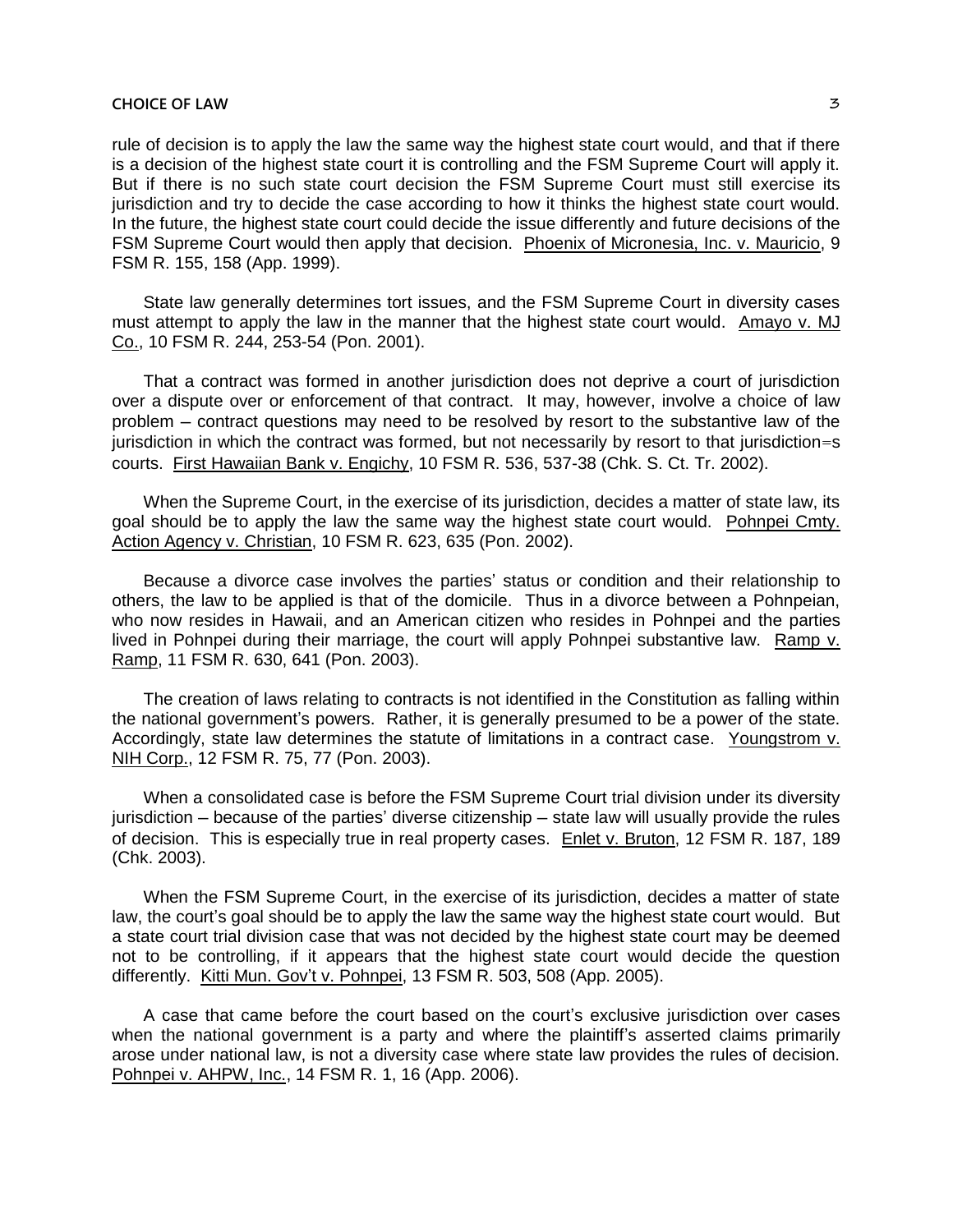## **CHOICE OF LAW 44 CHOICE OF LAW 64 CHOICE OF LAW 64 CHOICE OF LAW 64 CHOICE OF LAW 64 CHOICE OF LAW 64 CHOICE OF LAW 64 CHOICE OF LAW 64 CHOICE OF LAW 64 CHOICE OF LAW 64 CHOICE OF LAW 64 CHOICE OF LAW 64 CHOICE OF LAW 64**

State law controls in the resolution of contract and tort issues. When the FSM Supreme Court, in the exercise of its diversity jurisdiction decides a matter of state law, its goal is to apply the law the same way the highest state court would. Hartman v. Krum, 14 FSM R. 526, 530 (Chk. 2007).

While the interplay between national and state power does mean that, in land cases, the court must apply state law, or certify unsettled questions to the state courts, when the national court has maintained jurisdiction, national rules of procedure prevail. FSM Dev. Bank v. Jonah, 17 FSM R. 318, 325 (Kos. 2011).

When the FSM Supreme Court decides a matter of state law its goal is to apply the law the same way the highest state court would. If there is a decision of the highest state court it is controlling. If there is no controlling state law, then the court would decide the case according to how it thinks the highest state court would. Should the state's highest court later decide the issue differently, then that case will prospectively serve as controlling precedent for the national court on that state law issue. Berman v. Lambert, 17 FSM R. 442, 446 (App. 2011).

When a breach of contract cause of action arose on Pohnpei, Pohnpei's statute of limitations should be used. Iriarte v. Individual Assurance Co., 18 FSM R. 340, 354 (App. 2012).

There are no grounds to use a foreign statute of limitations period to bar on a laches ground a cause of action arising on Pohnpei under Pohnpei state law. Iriarte v. Individual Assurance Co., 18 FSM R. 340, 354 (App. 2012).

A state law requiring a lawsuit to contain a statement in a form approved by the Pohnpei Attorney General informing the state employee sued of his rights and responsibilities under Title 58, chapter 2 of the Pohnpei Code is a matter of procedure, and even when the rule of decision in a case before the FSM Supreme Court is governed by state law, procedural matters are governed by the FSM Rules of Civil Procedure and national statutes, rather than by state law. Dismissal will therefore not be required in a suit in the FSM Supreme Court when such a statement was not included. Perman v. Ehsa, 18 FSM R. 452, 454 (Pon. 2012).

When the FSM Supreme Court decides matters of tort and contract law, it will apply, in the same way the highest state court would, the state's substantive law, which includes its common law as well as its statutory law. Peniknos v. Nakasone, 18 FSM R. 470, 479 & n.5 (Pon. 2012).

When the FSM Supreme Court is deciding matters of tort and contract law, it will apply in the same way the highest state court would the state's substantive state law, which includes the state's common law as well as its statutory law. Ihara v. Vitt, 18 FSM R. 516, 524 & n.3 (Pon. 2013).

Comity is a recognition which one nation extends within its own territory to the legislative, executive, or judicial acts of another, and it is not a rule of law, but one of practice, convenience, and expediency. Every nation must be the final judge for itself, not only of the nature and extent of the duty, but of the occasions on which it may be justly demanded. Dison v. Bank of Hawaii, 19 FSM R. 157, 162 (App. 2013).

Under principles of comity, courts will enforce foreign judgments, but not when the foreign court lacked jurisdiction, or where enforcement of the foreign judgment would violate a public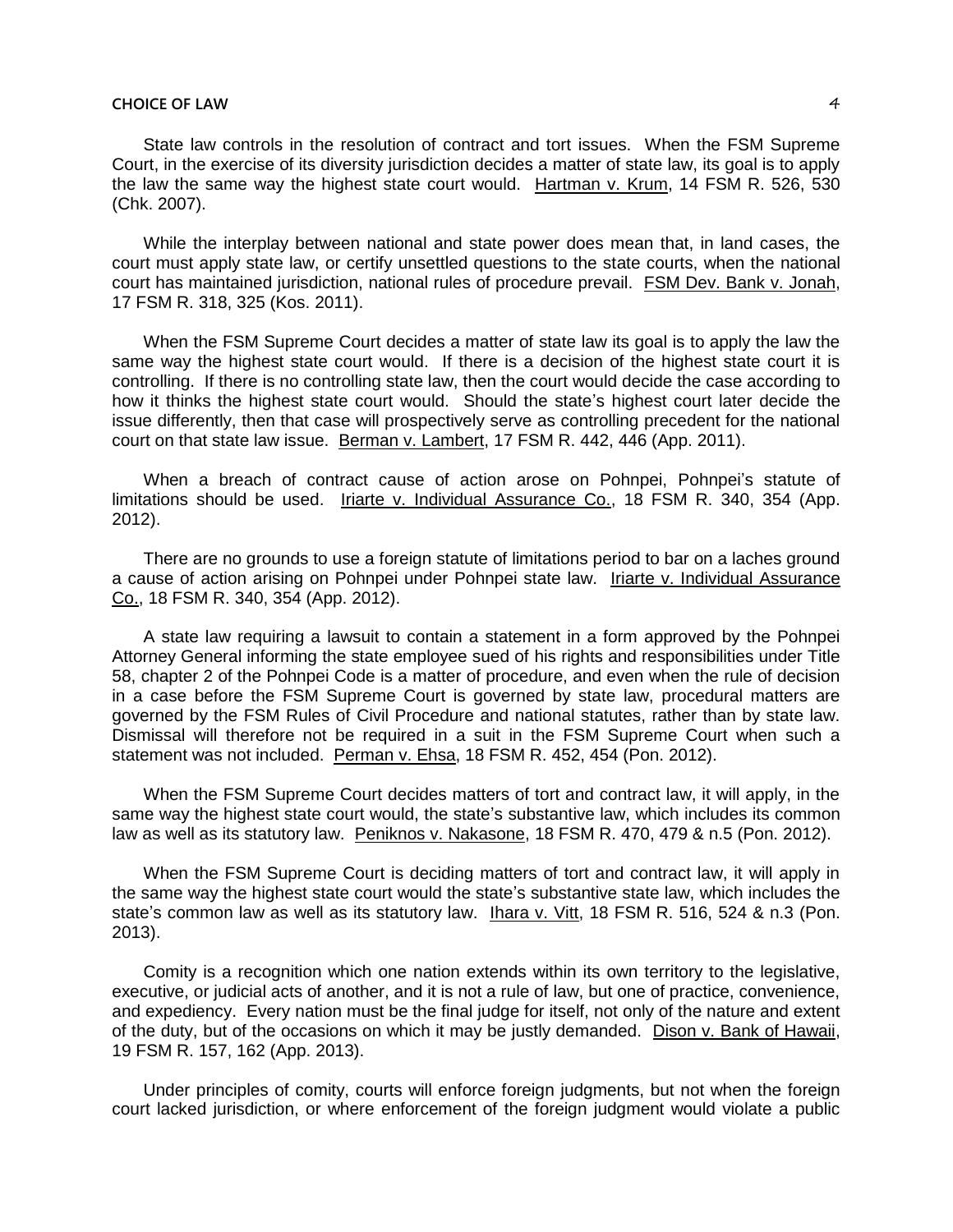policy, or where granting comity would result in prejudice to the forum's citizens. Dison v. Bank of Hawaii, 19 FSM R. 157, 162 (App. 2013).

Comity analysis involves the balancing of three interests and a threshold question. The threshold question in a comity analysis is whether there is in fact a true conflict between domestic and foreign law. When there is a conflict, a court performs a tripartite analysis that considers the interests of the domestic sovereign, the interests of the foreign sovereign, and the mutual interests of all nations in a smoothly functioning international legal regime. Dison v. Bank of Hawaii, 19 FSM R. 157, 162 (App. 2013).

There is no true conflict between the U.S. statues exempting U.S. military retirement benefits and U.S. social security benefits and the FSM exempt property statute because the U.S. statutes provide exemptions from judgments rendered and enforced in the U.S., and the FSM statute provides what property is exempt from judgments rendered and enforced in the FSM. Dison v. Bank of Hawaii, 19 FSM R. 157, 162 (App. 2013).